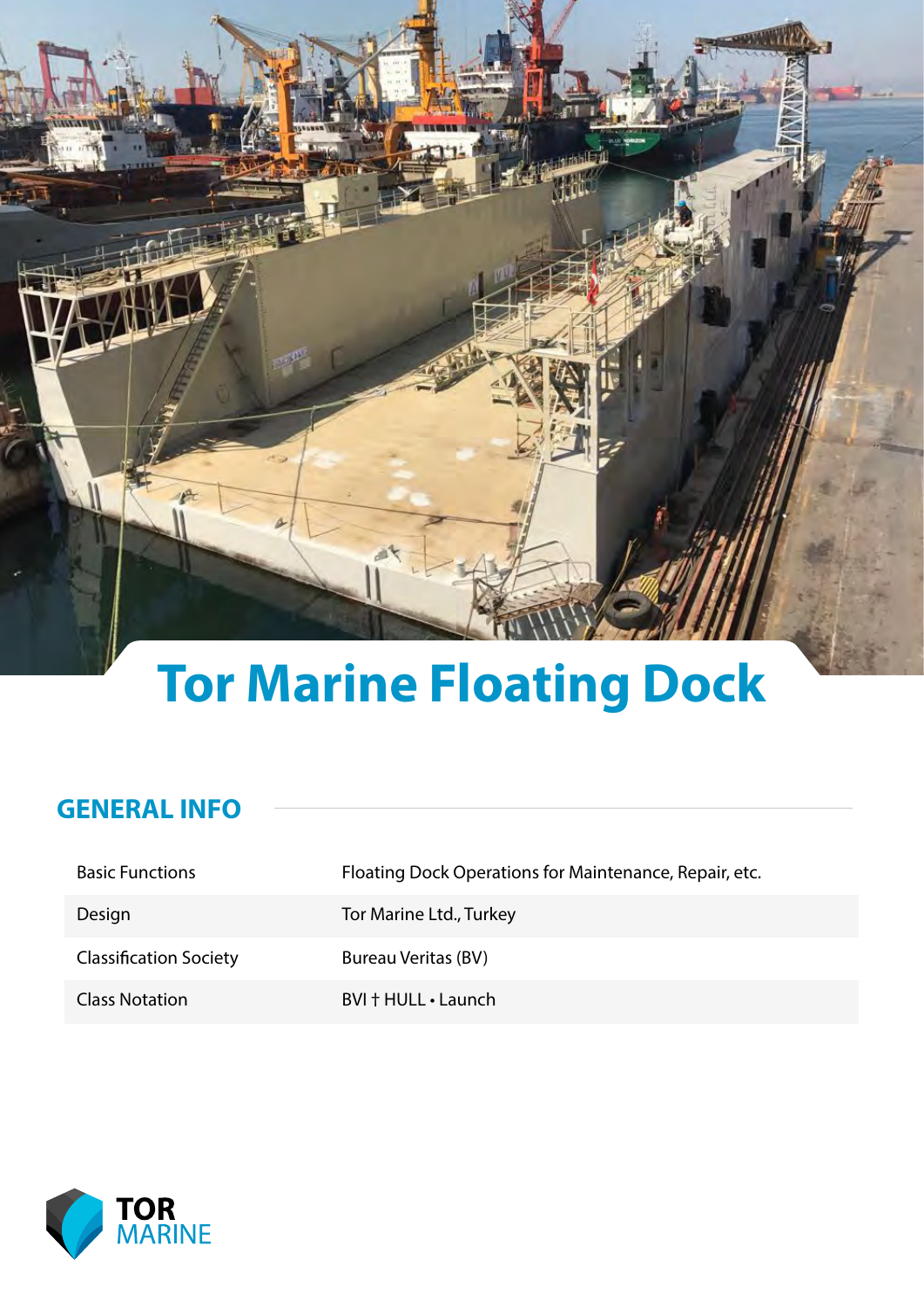#### **DIMENSIONS**

| Length Over All (LOA)                                 | 53.75 m.  |
|-------------------------------------------------------|-----------|
| <b>Breadth</b>                                        | 20.00 m.  |
| Depth to Main Deck                                    | 9.00 m.   |
| Depth to Pontoon Deck                                 | 2.50 m.   |
| Draught (Max.)                                        | 8.50 m.   |
| Min. Freeboard to Main Deck<br>(when fully submerged) | $0.50$ m. |
| <b>Internal Width</b>                                 | 14.00 m.  |
| Max. Draught over Keel Blocks                         | 4.80 m.   |
| <b>Lifting Capacity</b>                               | 800 tons  |

## **MACHINERY**

| Generator            | 1 x 120 kW                           |
|----------------------|--------------------------------------|
| <b>Ballast Pumps</b> | $6 \times 300 \text{ m}^3/\text{hr}$ |
| Capstan              | $1 \times 5$ ton                     |
| Drum                 | $1 \times 5$ ton                     |
| Crane                | $1 \times 1,5$ ton @ 12m             |

## **PERFORMACES**

| Lifting Time (8,5m to 2,5m draft) | 135 - 165 min. |
|-----------------------------------|----------------|
| Sinking Time (2,5m to 8,5m draft) | 220 - 260 min. |

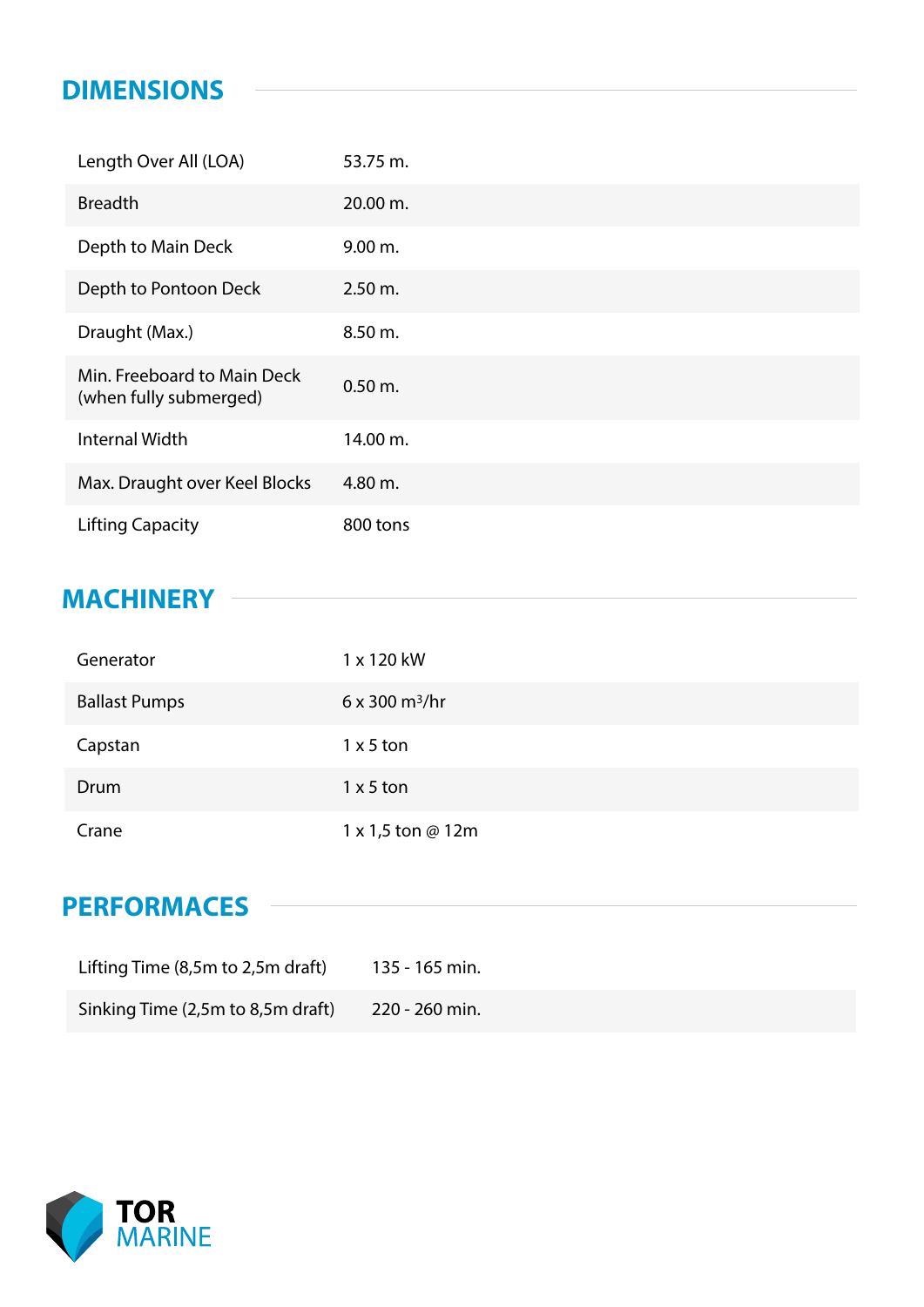#### **BALAST TANK CAPACITIES**

| 1 Balast Centre | 122,492 m <sup>3</sup>  |
|-----------------|-------------------------|
| 1 Balast Port   | 159,122 m <sup>3</sup>  |
| 1 Balast Stbd   | 159,122 m <sup>3</sup>  |
| 2 Balast Centre | 169,867 m <sup>3</sup>  |
| 2 Balast Port   | 299,685 m <sup>3</sup>  |
| 2 Balast Stbd   | 299,685 m <sup>3</sup>  |
| 3 Balast Centre | 169,867 m <sup>3</sup>  |
| 3 Balast Port   | 299,685 m <sup>3</sup>  |
| 3 Balast Stbd   | 299,685 m <sup>3</sup>  |
| 4 Balast Centre | 170,683 m <sup>3</sup>  |
| 4 Balast Port   | 301,126 $m3$            |
| 4 Balast Stbd   | 301,126 m <sup>3</sup>  |
| 5 Balast Centre | 122,492 m <sup>3</sup>  |
| 5 Balast Port   | 159,122 m <sup>3</sup>  |
| 5 Balast Stbd   | 159,122 m <sup>3</sup>  |
| <b>TOTAL</b>    | 3192,881 m <sup>3</sup> |

## **ACCOMMODATION & NAVIGATION**

| Accommodation | 1 x 2 Man Cabin  |
|---------------|------------------|
|               | 2 x WC & Showers |
|               | 1 x Galley       |
|               | 1 x Messroom     |



**TOR Group of Companies** Aydintepe Mah., Guzin Sok. No:13, P +90 216 494 16 06 34940, Tuzla, Istanbul, Turkey

F +90 216 494 16 09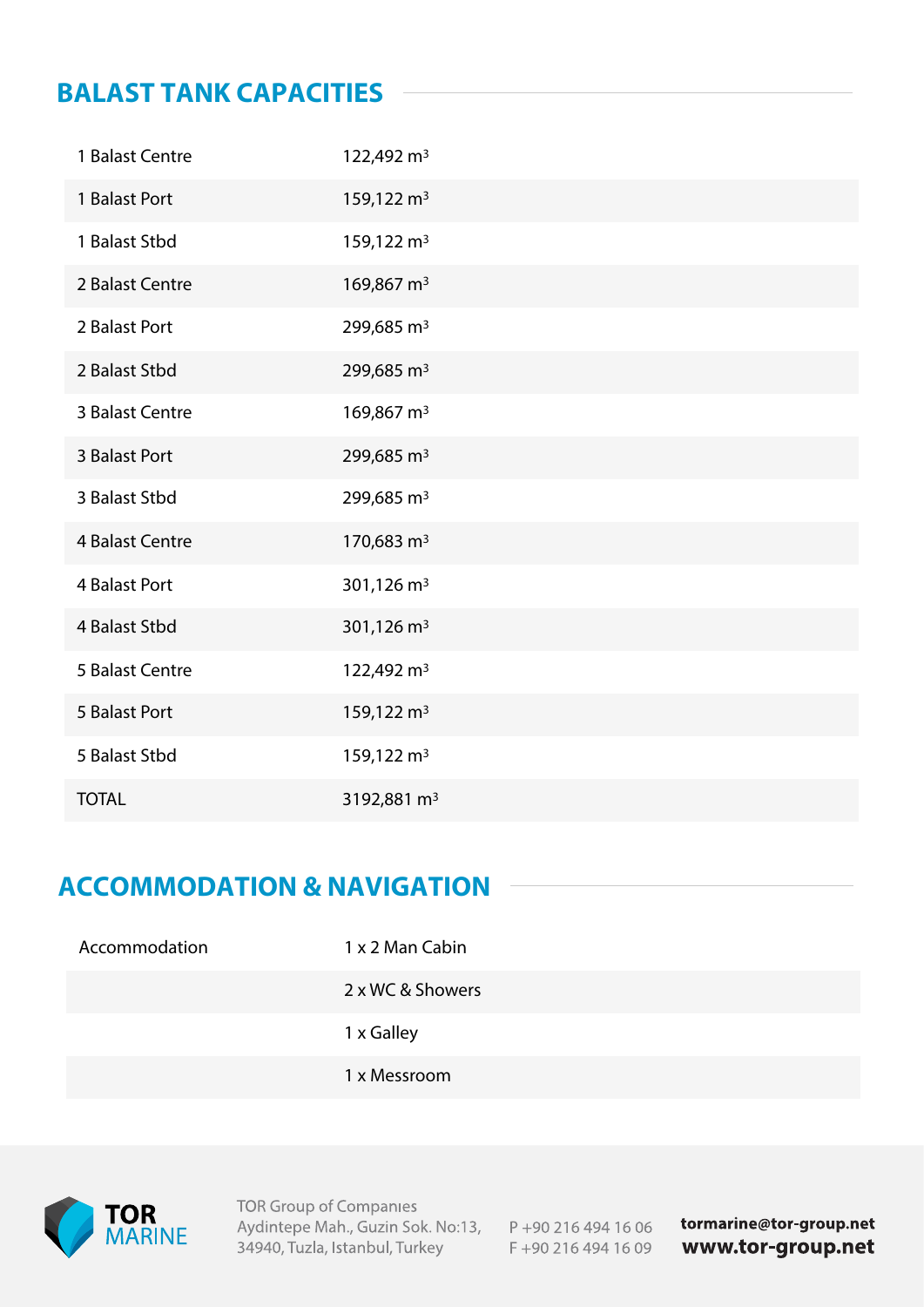



**TOR Group of Companies** Aydintepe Mah., Guzin Sok. No:13, 34940, Tuzla, Istanbul, Turkey

P+90 216 494 16 06 F +90 216 494 16 09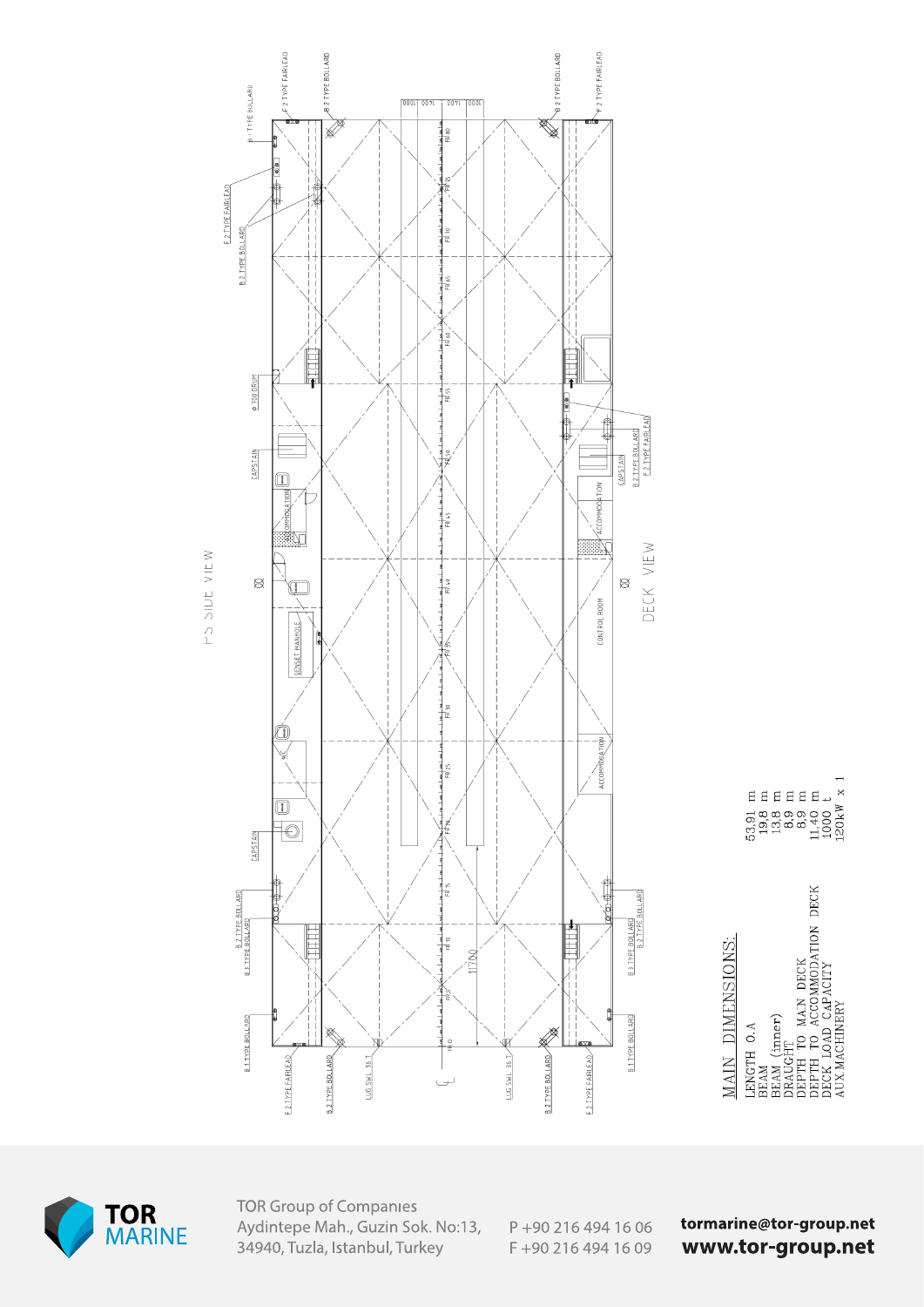





**TOR Group of Companies** Aydintepe Mah., Guzin Sok. No:13, 34940, Tuzla, Istanbul, Turkey

P+90 216 494 16 06 F +90 216 494 16 09